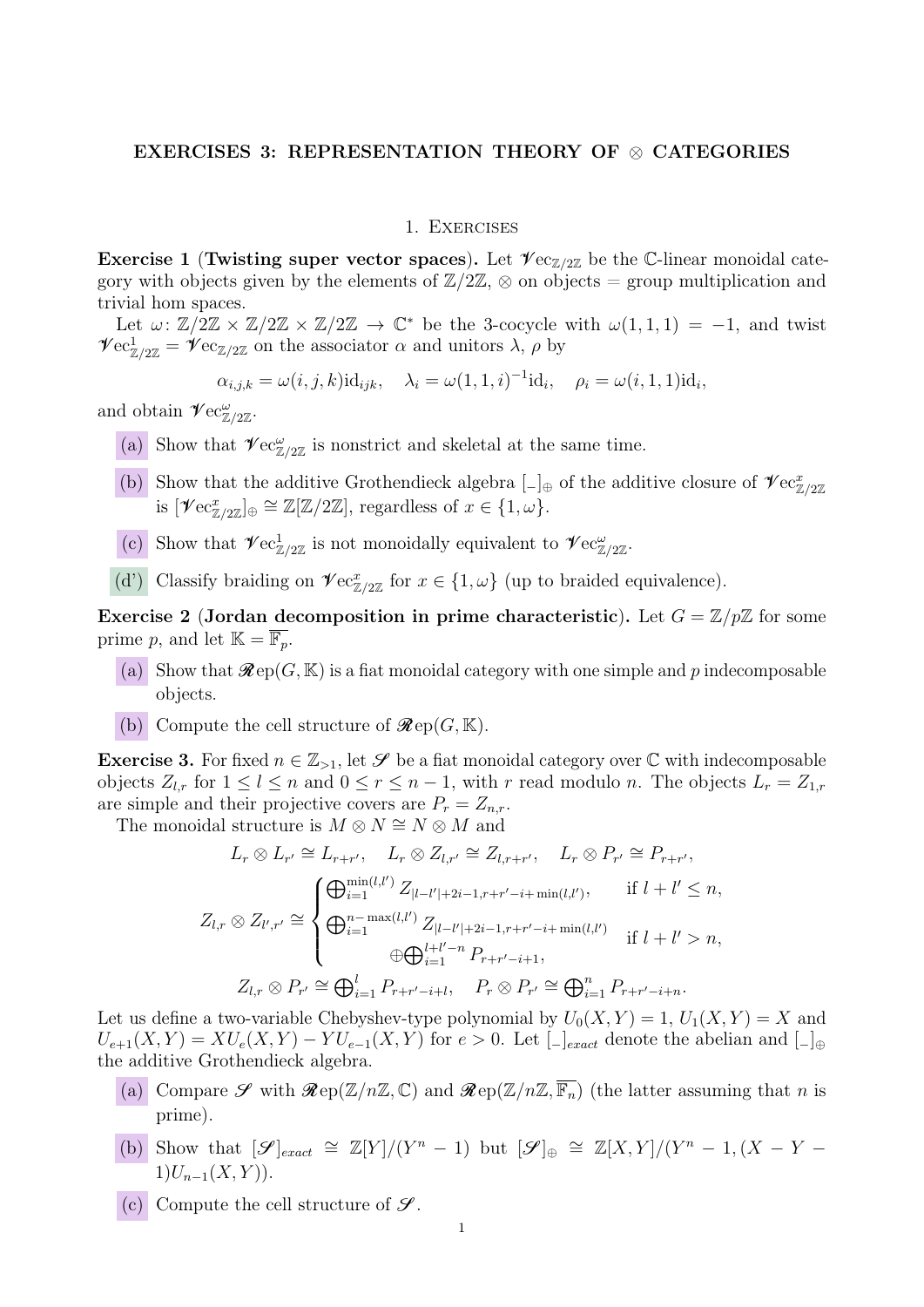Exercise 4 (More fun with dihedral groups –  $\mathbb{Z}_{\geq 0}$ -representations). As on the previous exercise sheet, let  $\emptyset$  denote the unit and let  $D_n = \langle 1, 2 | 1^2 = 2^2 = (12)^n = \emptyset \rangle$  be the dihedral group of the  $n$  gon.



We also allow  $n = \infty$ , having the evident meaning, and we consider the KL basis  ${b_w|w \in D_n}$ as before.

We think of 1 as being colored spinach and 2 as being colored tomato. Take any simple connected bipartite graph  $\Gamma = (V, E)$  with spinach i and tomato i colored vertices such as



Define an  $\mathbb{Z}_{\geq 0}$ -representation of  $D_n$  on  $\mathbb{Z}_{\geq 0}V$  by

$$
b_1 \cdot \underline{i} = 2 \cdot \underline{i}, \quad b_1 \cdot \overline{i} = \sum_{j=\overline{i}} \underline{j}, \quad b_2 \cdot \overline{i} = 2 \cdot \overline{i}, \quad b_2 \cdot \underline{i} = \sum_{\overline{j}=\underline{i}} \overline{j},
$$

where  $a - b$  means a and b are connected.

- (a) Verify that the above defines an  $\mathbb{Z}_{\geq 0}$ -representation of  $D_{\infty}$  for any graph  $\Gamma$ .
- (b<sup>\*</sup>) Let  $e = n 2$ . Verify that the above defines an  $\mathbb{Z}_{\geq 0}$ -representation of  $D_n$  if and only if Γ is of ADE type



where type  $A_m$  shows up for  $n = m + 1$ , type  $D_m$  for  $n = 2m - 2$  and types  $E_6$ ,  $E_7$ and  $E_8$  for  $n = 12, 18, 30$ , respectively.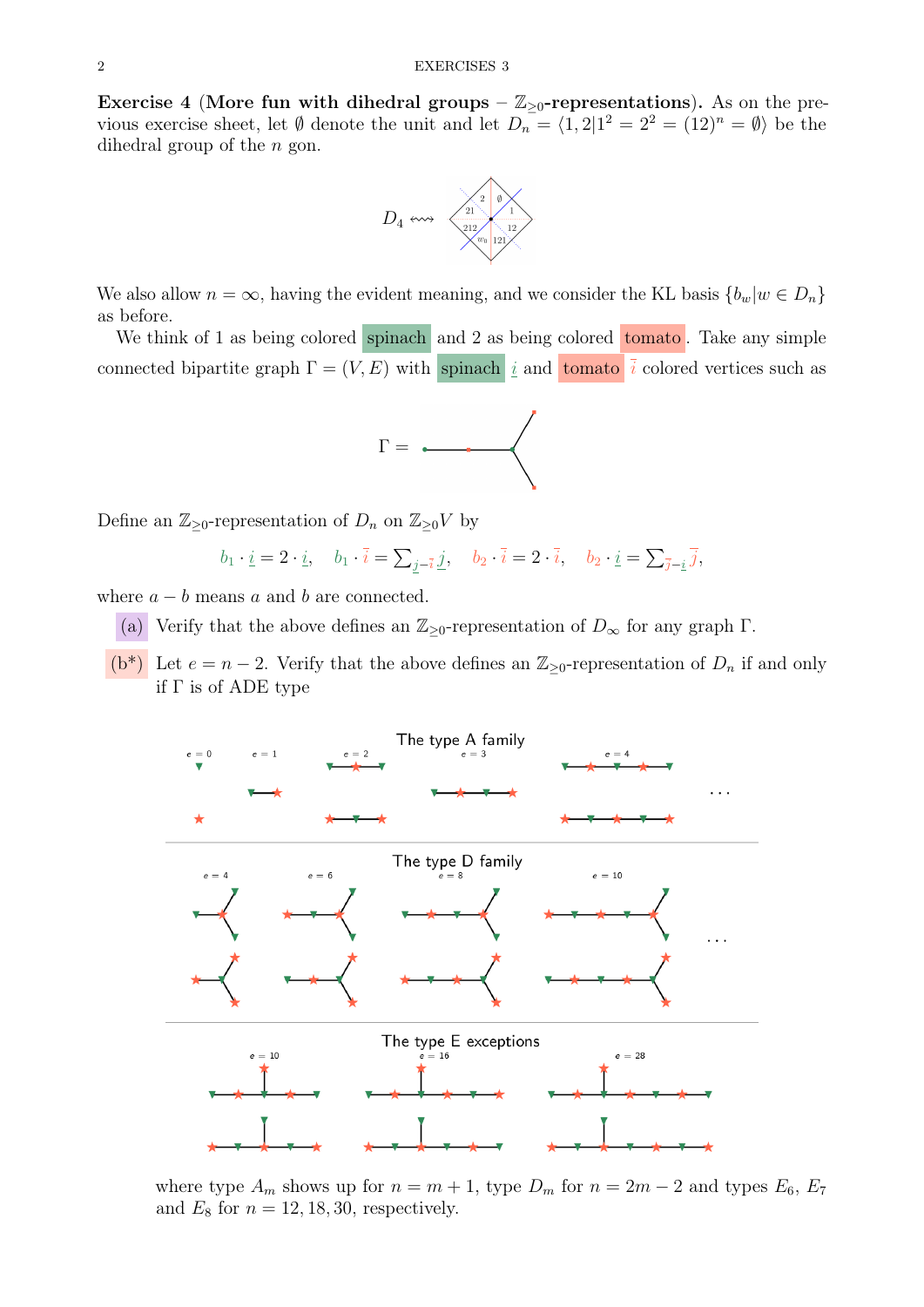(Aside:  $e = n - 2$  is often called the level, with 2 being a reference to  $SL_2(\mathbb{C})$  or  $SO_3(\mathbb{C})$  and the above is essentially a statement about  $\mathbb{Z}_{\geq 0}$ -representations of the Grothendieck algebras of these Lie Groups.)

- (c') If you know Soergel bimodules, then you should be able to guess a categorification.
	- $\triangleright$  There might be typos on the exercise sheets, my bad. Be prepared.
	- $\triangleright$  Star exercises are a bit trickier; prime exercises use notions I haven't explained.
	- I SageMath online calculator <https://sagecell.sagemath.org/> with the relevant material summarized on [https://doc.sagemath.org/html/en/thematic\\_tutorials/](https://doc.sagemath.org/html/en/thematic_tutorials/lie/weyl_character_ring.html) [lie/weyl\\_character\\_ring.html](https://doc.sagemath.org/html/en/thematic_tutorials/lie/weyl_character_ring.html)
	- ▶ Magma online calculator <http://magma.maths.usyd.edu.au/calc/>

#### Hints for Exercise 1

For this exercise observe that all hom spaces are trivial and thus, all calculations are just shifting scalars around.

For the background on (strict and nonstrict monoidal) categories see for example Chapter 2 of <https://math.mit.edu/~etingof/egnobookfinal.pdf>, and a recollection on braided categories can be found in Chapter 8 of that book.

For a group G, one can define a cohomology theory  $H^*(G, \mathbb{C}^*)$ , called group cohomology. As usual these are constructed from a certain cochain complex and  $H^{i}(G,\mathbb{C}^{*})$  $\overline{Z^{i}}(G,\mathbb{C}^{*})/B^{i}(G,\mathbb{C}^{*})$ , so i cocycles modulo i coboundaries. All we need to know about group cohomology are the 3 cocycles which are functions  $\omega: G \times G \times G \to \mathbb{C}^*$  satisfying

$$
\omega(j,k,l)\omega(i,jk,l)\omega(i,j,k) = \omega(ij,k,l)\omega(i,j,kl),
$$



These 3-cocycles give the obstruction set for twisting a monoidal structure on  $\mathscr{V}\text{ec}_G$ . Moreover,  $\mathscr{V}\operatorname{ec}_{G}^{\omega} \cong \mathscr{V}\operatorname{ec}_{G}^{\nu}$  if and only if  $\omega$  and  $\nu$  distinct in  $H^{3}(G,\mathbb{C}^{*})$ . Monoidal categories of the form  $\mathscr{V}\mathrm{ec}^{\omega}_G$  are nonstrict and skeletal, showing that MacLane's celebrated strictness theorem can not be proven by going to the skeleton.

The category  $\mathscr{V}\text{ec}_{\mathbb{Z}/2\mathbb{Z}}^1$  can be endowed with two braidings, the so-called standard braiding  $\beta_{1,1}^{st} = 1$  and the super braiding  $\beta_{1,1}^{su} = -1$ . These are nonequivalent. For  $\mathscr{V}\text{ec}_{\mathbb{Z}/2\mathbb{Z}}^{\omega}$  the 3-cocycle  $\omega$  only allows one braiding up to equivalence.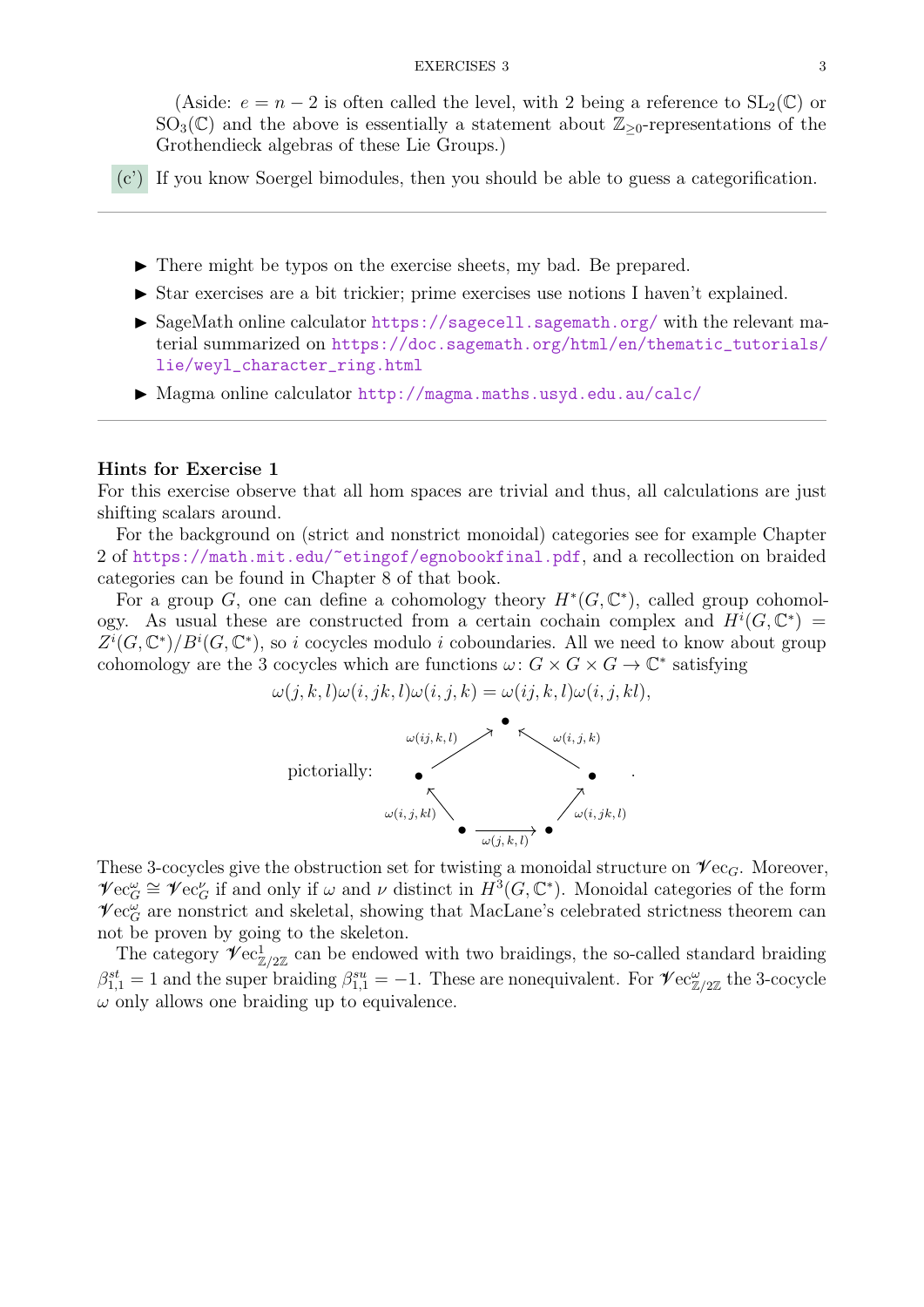# Hints for Exercise 2

The Jordan decomposition over  $\mathbb C$  (or rather  $\overline{\mathbb Q}$  since the Jordan decomposition is unstable over inexact rings) and over  $\overline{\mathbb{F}_3}$  can be done using SageMath as above by using:

matrix(QQbar,[[0,1,0],[0,0,1],[1,0,0]]).jordan\_form(subdivide=False)

matrix(GF(3),[[0,1,0],[0,0,1],[1,0,0]]).jordan\_form(subdivide=False)

Knowing this, you should be able to give a complete classification of indecomposables modules. To guess the tensor product rule (and thus, the cell structure) use

> M=matrix(GF(3),[[1,0],[1,1]]); M.tensor\_product(M).jordan\_form() M=matrix(GF(3),[[1,0,0],[1,1,0],[0,1,1]]); M.tensor\_product(M).jordan\_form()

### Hints (or rather comments) for Exercise 3

There is a Hopf algebra  $T_n$  realizing the fiat monoidal category  $\mathscr{S}$ . This algebra is the called Taft algebra and is defined by  $T_n = \langle g, x | g^n = 1, x^n = 0, gx = \zeta x g \rangle$  where  $\zeta$  is a complex primitive nth root of unity.

The Taft algebra is a notorious counterexample in Hopf algebra theory. For example, although  $M \otimes N \cong N \otimes M$  holds, the category  $\mathscr S$  is not braided. For  $n = 2$  we also get an example of a fiat monoidal category with four indecomposable objects and infinitely many simples representations.

# Hints for Exercise 4

Let  $U_k(X)$  be the Chebyshev polynomial defined by  $U_0(X) = 1$ ,  $U_1(X) = X$  and  $U_{k+1}(X) =$  $XU_k(X) - U_{k-1}(X)$  for  $k > 1$ . The defining relations of the  $b_1$  and  $b_2$  generators are the coefficients of these polynomials. That is, define  $U_k(b_2, b_1)$  by replacing  $X^k$  with an alternating string ...  $b_1b_2b_1$  of length k (always having  $b_1$  to the right), and define  $U_{n-1}(b_2, b_1)$  similarly. Then  $U_{n-1}(b_1, b_2) = 0 = U_{n-1}(b_2, b_1)$ .

This means the graphs for which one gets a well-defined action must have their spectrum being a subset of the roots of the Chebyshev polynomial. The graphs satisfying this property are the ADE graphs.

If you are up for a challenge, then you can construct the associated simple representations of the Soergel calculus. This is (up to some scaling) straightforward if you have worked with Soergel calculus before:

- I You need an algebra whose category of projectives you would like to act on: take the zigzag algebra associated to the graph Γ.
- $\blacktriangleright$  The projective endofunctors  $\Theta$  you need to use for the generating KL basis elements are direct sums of projective endofunctors over the colored vertices:

We sum over the graph of type  $A_m$  as (in the case where *m* is odd):

 $\underbrace{\Theta_s \qquad \Theta_t \qquad \Theta_s \qquad \qquad \Theta_s \qquad \Theta_t \qquad \Theta_s \qquad .}$ 

 $Spinach = sum over tensoring with spinach projectives of the zigzag algebra and viscous$ versa for tomato.

- In All of the maps in Soergel land are then easy to guess.
- $\triangleright$  Warning: For Soergel calculus the scaling is often annoying, and this is the case here as well. The scaling drove me insane. Well, actually not as I was already insane before...